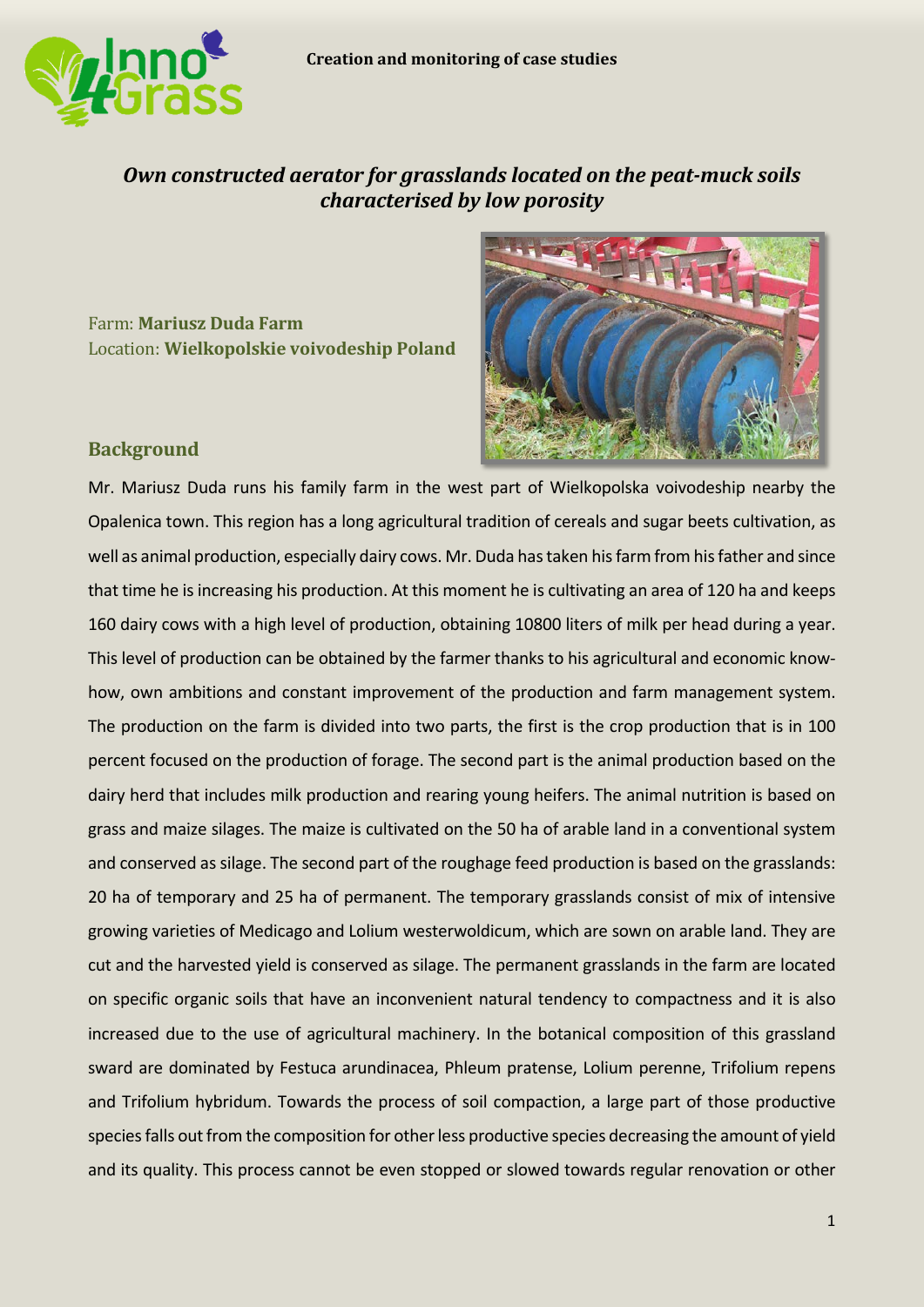

conventional cultivation treatments. The problem that has occurred in this case was how to provide optimal growth conditions for the sward to obtain a sufficient forage production.

## **Detailed description**

The low grass production was a big problem especially when the farm started to extend the herd and increase their milk production. At that moment there wasn't any possibility to purchase new land for forage production due to no sale offers in the close neighborhood. The farmer with his father started to analyze the problem how to increase the production level on currently managed specific grassland. Their curiosity and ambitions lead them to seek a solution to the problem through discussions and the use of own ideas. The conclusions were that they need to search for a proper way to restore meadows by adjusting the suitable seed mixtures to the specific habitat. At the same time the challenge was to find an optimal cultivation treatment that will allow to ensure optimal conditions for the growth and development of valuable meadow plants, especially humidity-air relations in organic meadow soil characterized by low porosity. The father of Mr. Mariusz Duda came up to an idea of constructing a plate aerator that will allow to loosen the compaction and insert air to the sod layer. The aerator is built on the construction of a cultivator and it has a 3 meters working area. The working elements are cutting plates adapted from another machine (potato harvester) and they are installed one next to another within 20 cm gaps. The plates are cutting the sod to a depth of 10-15 cm. The depth is regulated by adding some extra weight to the machine. The treatment with the aerator is applied after the harvest of each regrowth and its use is depended on the weather conditions, especially humidity of the soil.

## **Results**

Aeration ensures the insertion of air to the sod layer, which has a positive effect on the growth and development of the valuable meadow plants and prevents the sward from the degradation processes due to soil compaction caused by machinery traffic. It provides also a better use of nutrients from applied fertilizers. As a result, it is possible to produce larger amounts of grass-based feeds for dairy cows, improve the botanical composition what results in a better quality of forage and increases the efficiency of fertilizer application. Also, the aeration maintains for a longer period of use stable botanical composition of the sward, especially after the renovation of the meadows.